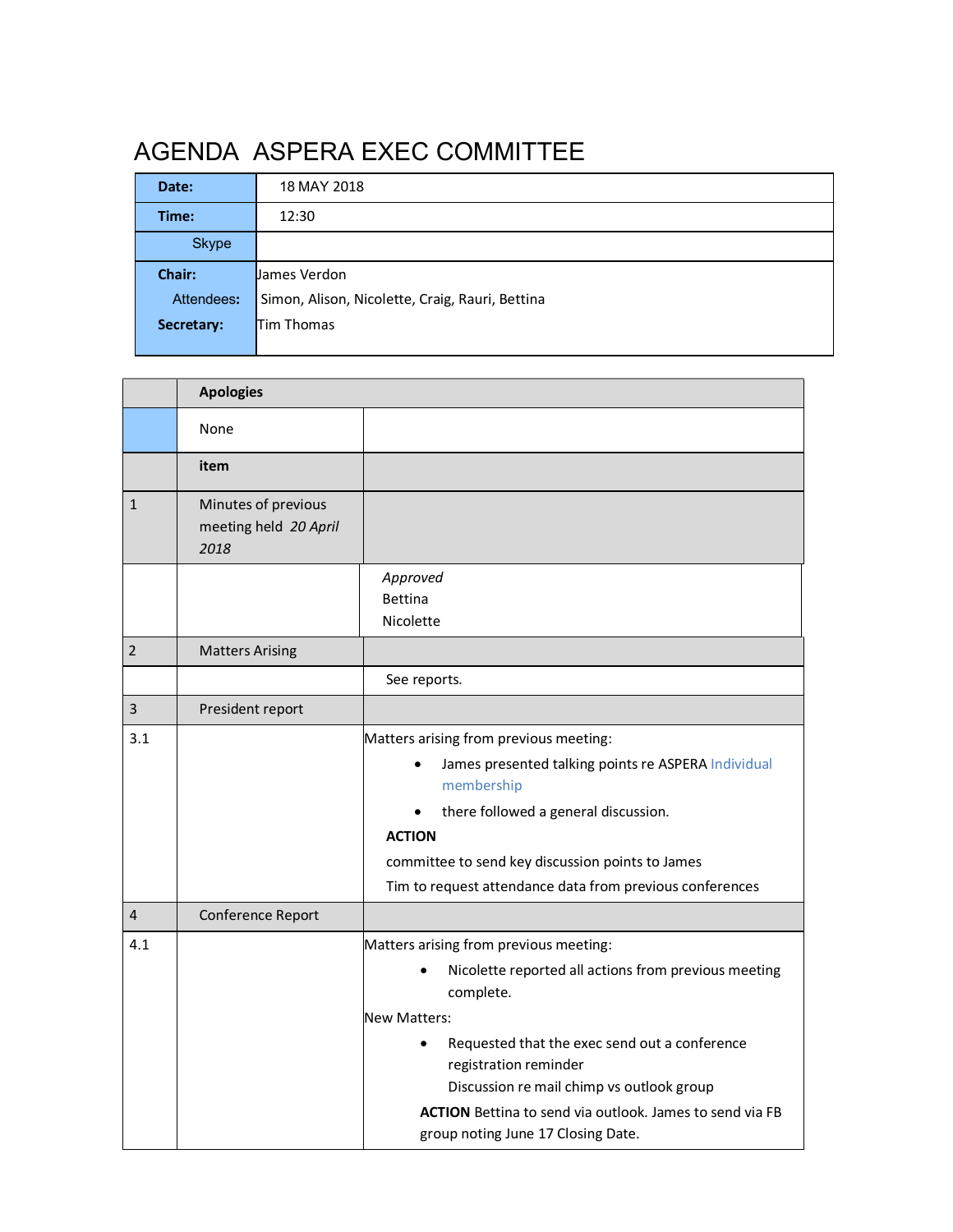|     |                         | Nicolette drew the committee's attention to the<br>amount of work involved hosting a conference.<br>However all generally going well<br>Craig Reported 19 papers currently in review, with the<br>possibility if 2 Special Edition journals<br>Rauri requested that the Casual networking opportunity<br>be locked into the schedule. Wednesday lunch time was<br>chosen. Nicolette offered to book the room.<br>Rauri further suggested that someone other than him<br>was better suited to plan this. Possible a Sessional<br>Academic?<br>Discussion re President's welcome in the program.<br><b>ACTION</b> James to send Nicollet a draft welcome. |
|-----|-------------------------|---------------------------------------------------------------------------------------------------------------------------------------------------------------------------------------------------------------------------------------------------------------------------------------------------------------------------------------------------------------------------------------------------------------------------------------------------------------------------------------------------------------------------------------------------------------------------------------------------------------------------------------------------------|
| 5   | <b>Education Report</b> |                                                                                                                                                                                                                                                                                                                                                                                                                                                                                                                                                                                                                                                         |
| 5.1 |                         | Matters arising from previous meeting:<br>Tim reported on the on the first Education Outlook forum<br>post.<br>Some list members have asked to be taken of the list this<br>was done.<br><b>New Matters:</b><br>Tim outlined the next post and suggested it would be good<br>to have more than one voice represented in the kick starter<br>posts. Rauri volunteered to engage with next forum kick<br>starter post.                                                                                                                                                                                                                                    |
| 6   | Research                |                                                                                                                                                                                                                                                                                                                                                                                                                                                                                                                                                                                                                                                         |
| 6.1 |                         | Craig noted that the Excellence in Research report had passed<br>through several drafts and that it was time to finish and deliver a<br>the conference.<br><b>ACTION</b> Craig to finish and send to James for formatting. Rauri<br>volunteered to Proof read.                                                                                                                                                                                                                                                                                                                                                                                          |
| 7   | Treasurer / Finance     |                                                                                                                                                                                                                                                                                                                                                                                                                                                                                                                                                                                                                                                         |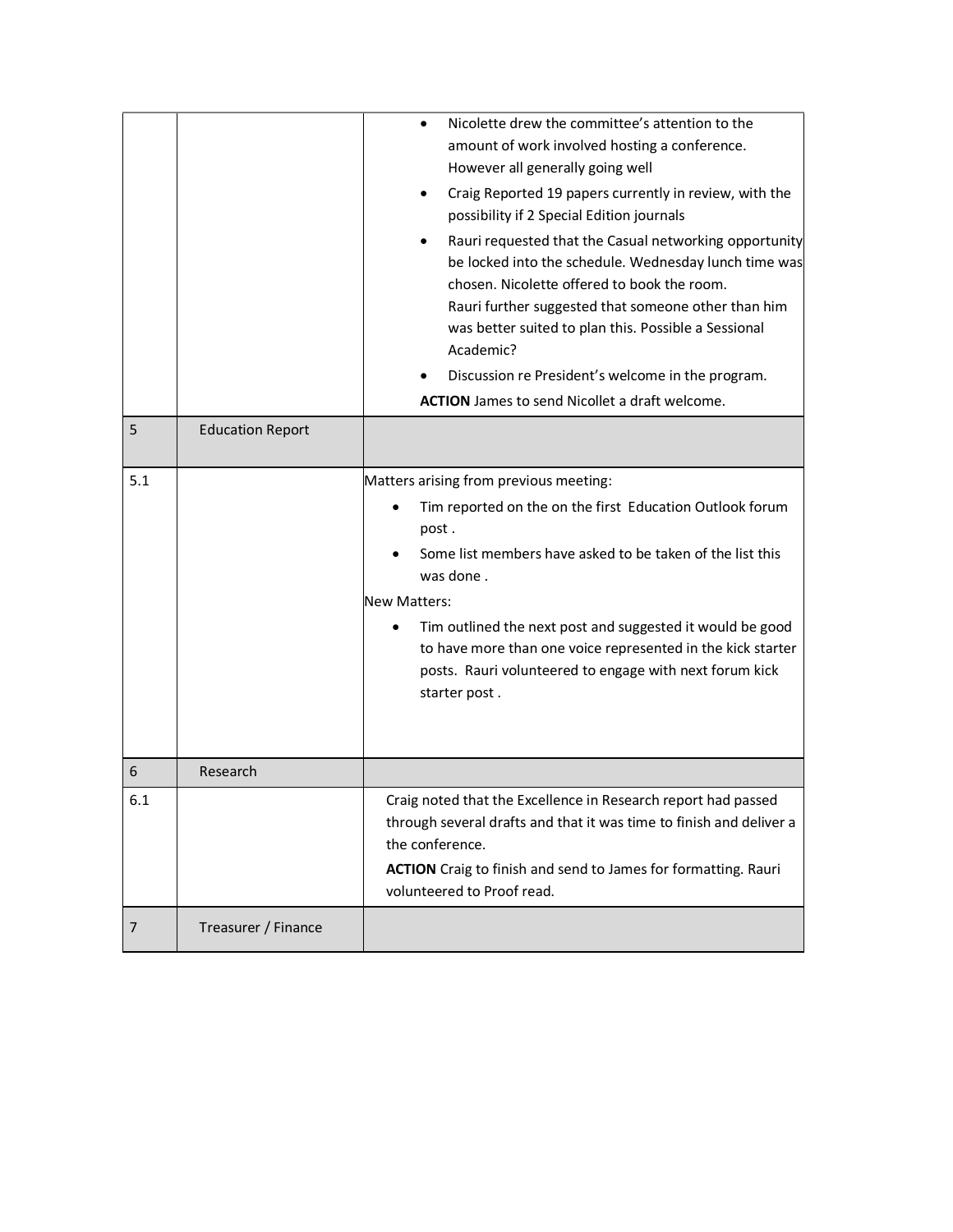| 7.1 |                      | Matters arising from previous Meeting:<br>Tim advised that adding a new signatory should wait until<br>treasury hand over was complete<br>Alison reported that she and Simon were working on the<br>$\bullet$<br>Handover and that she had hard copy of previous<br>treasurer's documents.<br><b>ACTION</b> It was agreed that these documents should be<br>given to Simon at the conference so that they could be kept<br>in NSW<br><b>New Matters</b><br>Bettina has made contact with Jeff Zang (?) re work on<br>the web site and notes that payment is for this financial<br>year. |
|-----|----------------------|-----------------------------------------------------------------------------------------------------------------------------------------------------------------------------------------------------------------------------------------------------------------------------------------------------------------------------------------------------------------------------------------------------------------------------------------------------------------------------------------------------------------------------------------------------------------------------------------|
| 8   | Next Meeting:        |                                                                                                                                                                                                                                                                                                                                                                                                                                                                                                                                                                                         |
| 8.1 |                      | June 14 17:00 EST                                                                                                                                                                                                                                                                                                                                                                                                                                                                                                                                                                       |
|     | Meeting closed 14:11 |                                                                                                                                                                                                                                                                                                                                                                                                                                                                                                                                                                                         |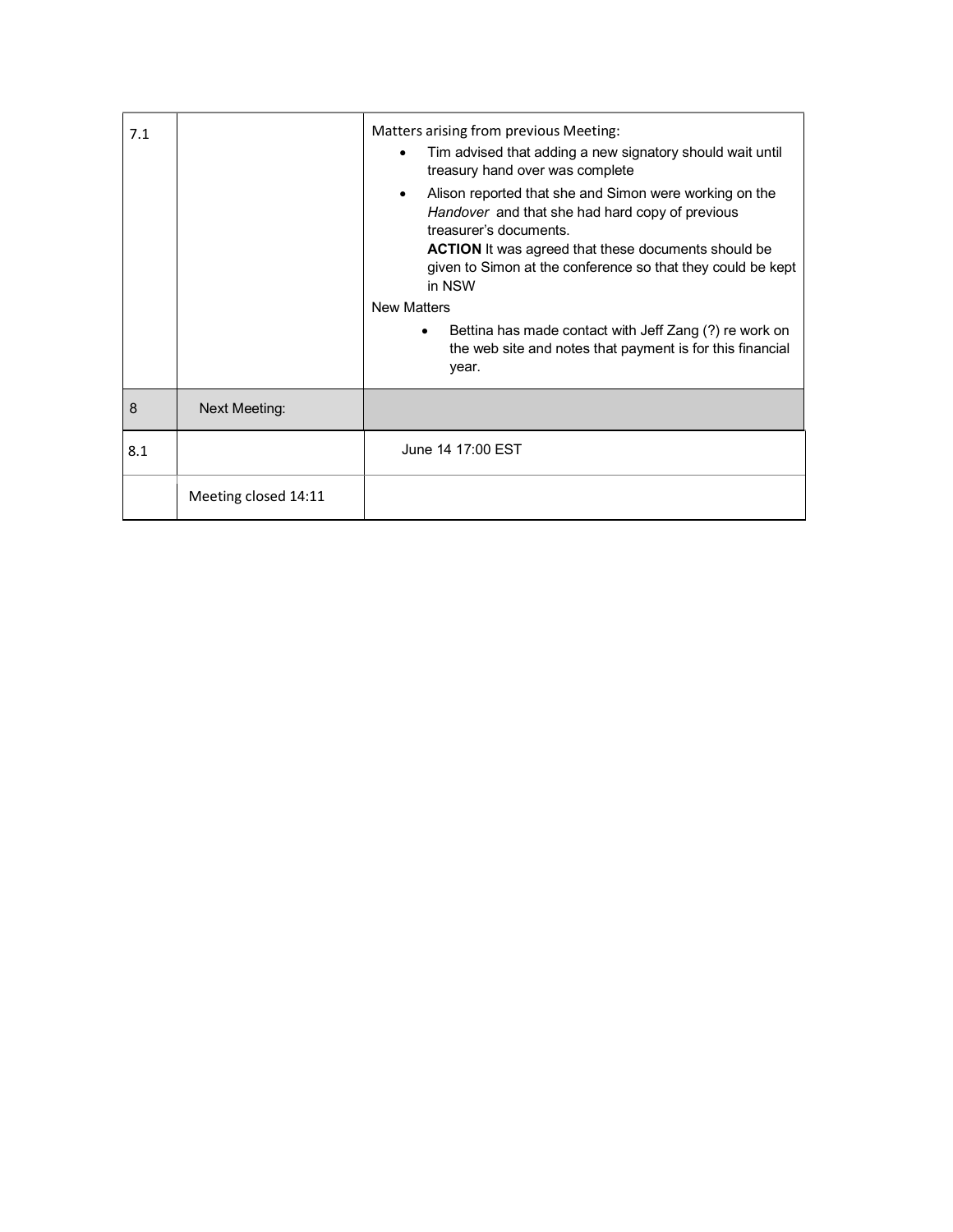## **ASPERA Exec**

## **Talking points re ASPERA Individual membership: April-May 2018 (Comments from Meeting on Friday May 18 are at the end of the doc)**

Exec's intention re considering individual membership is to:

- A: Grow membership base in terms of heads (as opposed to 'members')
- B: Promote more active involvement in Association by more heads
- C: Increase income from membership fees so as to increase Association activities.

Broadly 3 options of individual membership discussed:

- 1. Add to existing institutional membership structure for any individual; with most probably income-based pricing tiers
- 2. Replace existing institutional membership structure with individual membership
- 3. Add to existing institutional membership structure for special categories only and defined pricing tiers that might include students, casual academics, retired academics, independent scholars. Might or might not replace existing Associate Membership category so option **3a** -with Assoc remaining and **3b** having full Institutional and individuals only

## Comments on Option 1

Easiest to implement Least risk financially of all three options? Probably easiest to get support for from existing membership Unlikely to generate much more income? Unknown if will grow membership base significantly

## Comments on Option 2

Hardest to implement

Most risk financially of all three options and could result in unviable membership base Support from existing membership unknown- test at June 2018 conf meeting Income comparison unknown

Unknown if will grow membership base significantly- need to look at reference groups

## Comments on Option 3

Middling to easy to implement

Minimal risk financially

Overly complex to implement and distinguish categories and benefits?

Support from existing membership unknown- test at June 2018 conf meeting

Income comparison unknown

Unknown if will grow membership base significantly

Best option to target what would have been staff at eligible Associate members previously- is this the growth space?

Option 3a very similar to Option 1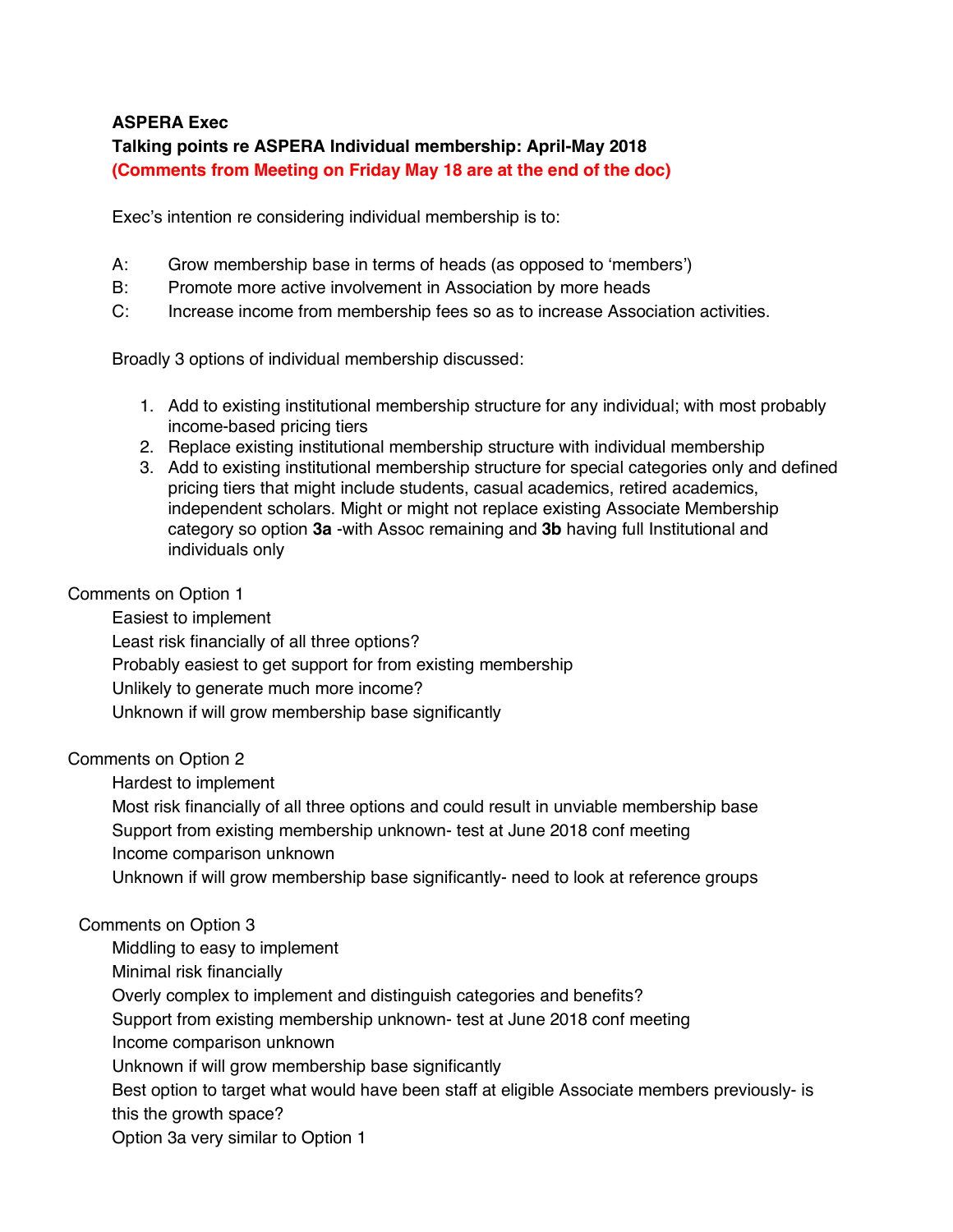## **Reference Organisations:**

CILECT, UFVA, AAWP, DDCA, DASSH

## **CILECT**

Largely Institutional Membership with Full, Partner, Honorary and Corresponding Memberships. Also has regional sub associations

CILECT Membership Benefits- from *http://www.cilect.org/page/50#.Wvz3KS9L2JU*

- High-scale recognition by the world's educational, scientific, cultural, audio-visual, and artistic communities.
- Prospects for professional and personal growth for students, teachers and staff members through participation in a multitude of networking collaborations (regional or inter-regional workshops, conferences, symposia, festivals, co-productions, etc.).
- Exchange or joint development of curricular plans and programs.
- Access to classic and little-known professional and student films.
- Exposure to managerial and methodological best practices as well as research and teaching materials of rare kinds.
- Establishment of long-term professional and personal relations between high-quality experts, educators, student peers and staff on a global basis.
- Acquiring of knowledge about and understanding of indigenous cultural, artistic and educational diversity in countries all over the world.

## **UFVA**

Must be a member to attend annual conference; includes journal subscription and access to job and announcement board and opportunities. Supports several caucuses within the organisation

Individual Membership for Active (\$US95) and Student (\$US30) but also Institutional (\$US175) and Sustaining ( \$US325, industry/sponsor)

UFVA Membership Benefits from *http://www.ufva.org/?page=Membership*

- The *Journal of Film and Video*, an internationally respected forum for articles on history, theory, aesthetics, criticism, production, pedagogy and review of films, videos and books in the field.
- The Annual Conference, featuring peer review of videos and films, media writing, presentations of papers, special screenings, production workshops and technical exhibits. Reviews and papers presented at the Conference are considered for publication in the Journal.
- Access to the UFVA listsery for discussions and inquiries.
- UFVA Monographs, such as the comprehensive *Guide to Faculty Advancement*, as well as other publications.
- Links to the International community of film and video educators through the UFVA's membership in the International Center for Schools of Cinema and Television (CILECT).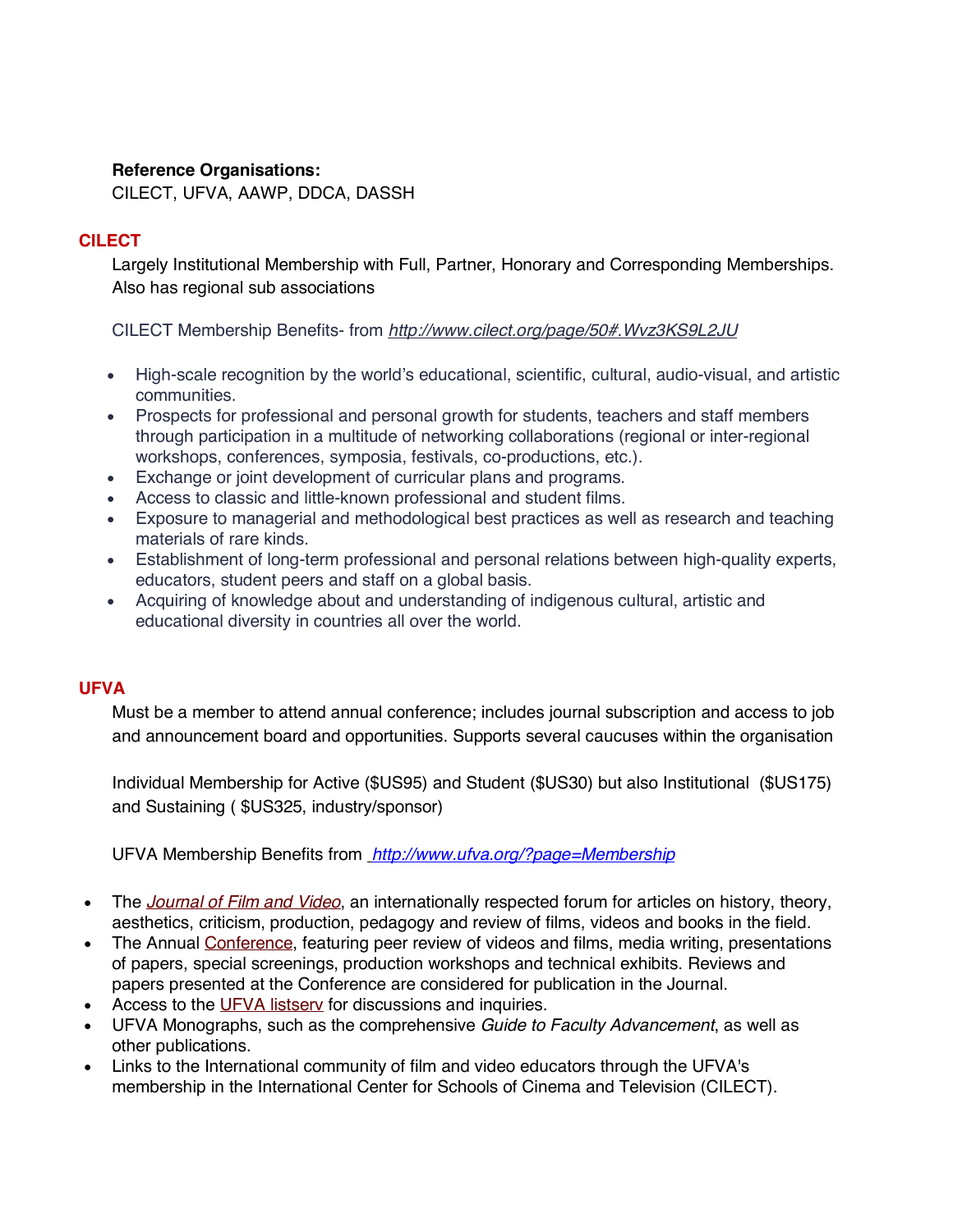#### Individual Memberships

ACTIVE (\$95) – An Active member is classified as any individual actively employed or with a strong interest in at least one of the following:

- the production of films, videos, or related instructional materials
- research or instruction in production, history, criticism, distribution, theory of film/video or related subjects
- direct supervision of the above listed activities

Active members may vote, hold office, and serve on committees. Individual membership is required to attend and present at UFVA conferences.

STUDENT (\$30) – A Student member is classified as any individual registered for at least a half-time program as a student, graduate or undergraduate, in a college, university or other recognized educational institution, who evidences interest in the production, distribution, utilization or history of motion pictures and television or is engaged in academic research in a related field. Individual membership is required to attend and present at UFVA conferences and to participate in UFVA scholarship and grant programs. Student members may not vote or hold office.

#### Organizational Memberships

INSTITUTIONAL (\$175) – An Institutional membership is provided for any college, university, or recognized institution of higher learning, which offers courses in film/video history, criticism, or production, or which is actively engaged in the production of film or video. A copy of each publication and other relevant mailings such as the CILECT Newsletter will be sent to the individual designated in the institutional mailing address. In addition, Institutional members may:

- Submit announcements for inclusion in the *UFVA Digest* or on the UFVA website.
- Establish a link from the UFVA website to the institutional or programmatic website,
- Send email announcements to the UFVA membership twice each year via the home office.

SUSTAINING (\$325) – A Sustaining member is classified as any individual, firm, corporation, or foundation contributing expertise and supporting the goals of the UFVA. Sustaining members:

- Receive all UFVA publications,
- Have the right to apply for exhibit space at the annual conference (subject to a separate charge by the conference host),
- May submit announcements for the UFVA website and the *UFVA Digest*,
- May establish a link from the member's website to the UFVA website,
- May send email announcements to the UFVA membership four times each year via the home office.

#### **AAWP**

individual membership

Reference sent by Craig re AAWP individual membership benefits below